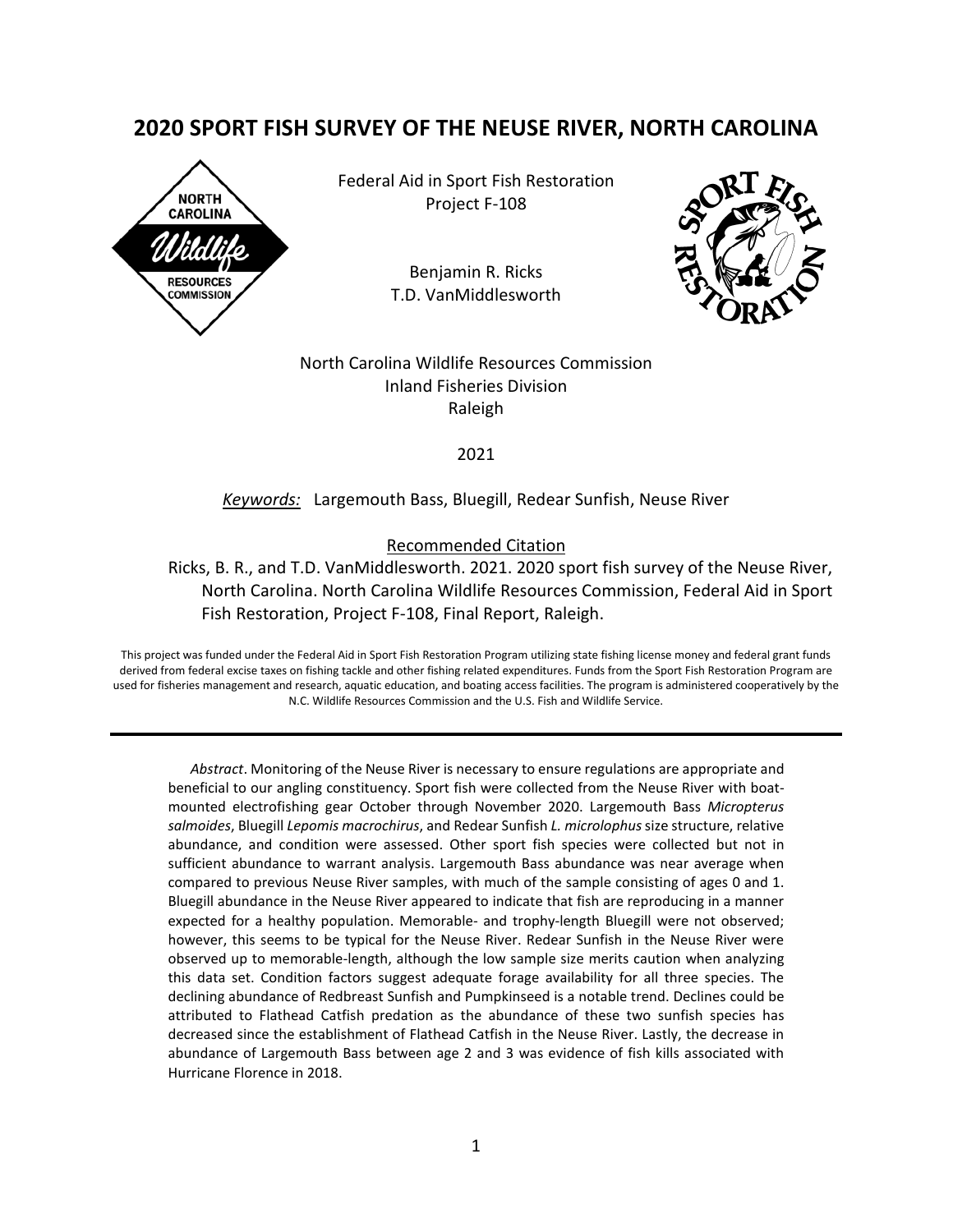The Neuse River begins near Raleigh, NC, 376 km from the mouth where it joins the Pamlico Sound. The source of the Neuse River in the coastal plain originates from a hypolimnetic discharge from Falls Lake Dam. At its origin, the Neuse River can be clear to turbid depending on rainfall and sediment loading. The Neuse River gradually converts to a blackwater system typical of coastal North Carolina rivers. Anglers fishing this river target freshwater, anadromous, and marine fish species. The lower 64 km of the Neuse River experiences salinity influences from the Pamlico Sound, and marine species are commonly observed. The rest of the Neuse River basin supports a warmwater fish assemblage that provides a recreational fishery valued around \$4,000,000 annually (Rundle et al. 2004). The majority of the freshwater fishing activity targets Largemouth Bass *Micropterus salmoides,* sunfish *Lepomis* spp., Black Crappie *Pomoxis nigromaculatus*, and catfish *Ictalurus spp.* 

Hurricane-related fish kills have been well documented throughout the southeastern United States (Tabb and Jones 1962, Alford et al. 2009, Vrancken and O'Connell 2010) and in North Carolina (McCargo et al. 2008, Thomas and Dockendorf 2009, Ricks and Rachels 2015). These widespread kills are often a result of increased biological oxygen demand that causes a decrease in dissolved oxygen. The increase in biological oxygen demand is usually caused by decomposition of high inputs of natural material, re-suspension of bottom sediments, or wastewater system overflows (Bales and Childress 1996, Bales and Waters 2004). The most significant hurricanes to impact the Neuse River basin in recent years were Hurricane Irene (2011), Hurricane Matthew (2016), and Hurricane Florence (2018). While Hurricane Irene caused extensive fish kills in the Neuse River basin, hurricanes Matthew and Florence were responsible for isolated fish kill events.

In addition to hurricane-related fish kills, non-native fish introductions have become a conservation concern for the Neuse River. The primary non-native introduction that has impacted the Neuse River is the establishment of Flathead Catfish *Pylodictis olivaris*. Flathead Catfish compete with and predate directly on native fish species (Pine et al. 2005; Baumann and Kwak 2011).

Any significant changes to the fish assemblage in the Neuse River could have impacts on recreational angling success. Therefore, it is important for fishery managers to monitor changes and shift management actions accordingly. Survey objectives are to document recovered populations and establish a baseline to allow for comparison with future surveys. In addition, impacts to Neuse River sport fish populations from invasive Flathead Catfish will also be documented.

#### **Methods**

Sport fish were collected with boat-mounted electrofishing gear (Smith Root 7.5 GPP; 5000–8000 W pulsed DC; 4−6 amps) during daylight hours between October 10, 2020 and November 10, 2020. Sites targeted either Largemouth Bass only or sport fish, which consisted of all sport fish species observed excluding catfishes. Twenty-five (12 tributary and 13 mainstem) sport fish sites and 26 (17 tributary and 9 mainstem) Largemouth Bass-only sites were surveyed (Figure 1). Sampling sites were along shoreline transects and were 15 minutes in duration for sport fish sites and 30 minutes in duration for Largemouth Bass-only sites. For each site, target species were netted as they were encountered and held in a livewell. Upon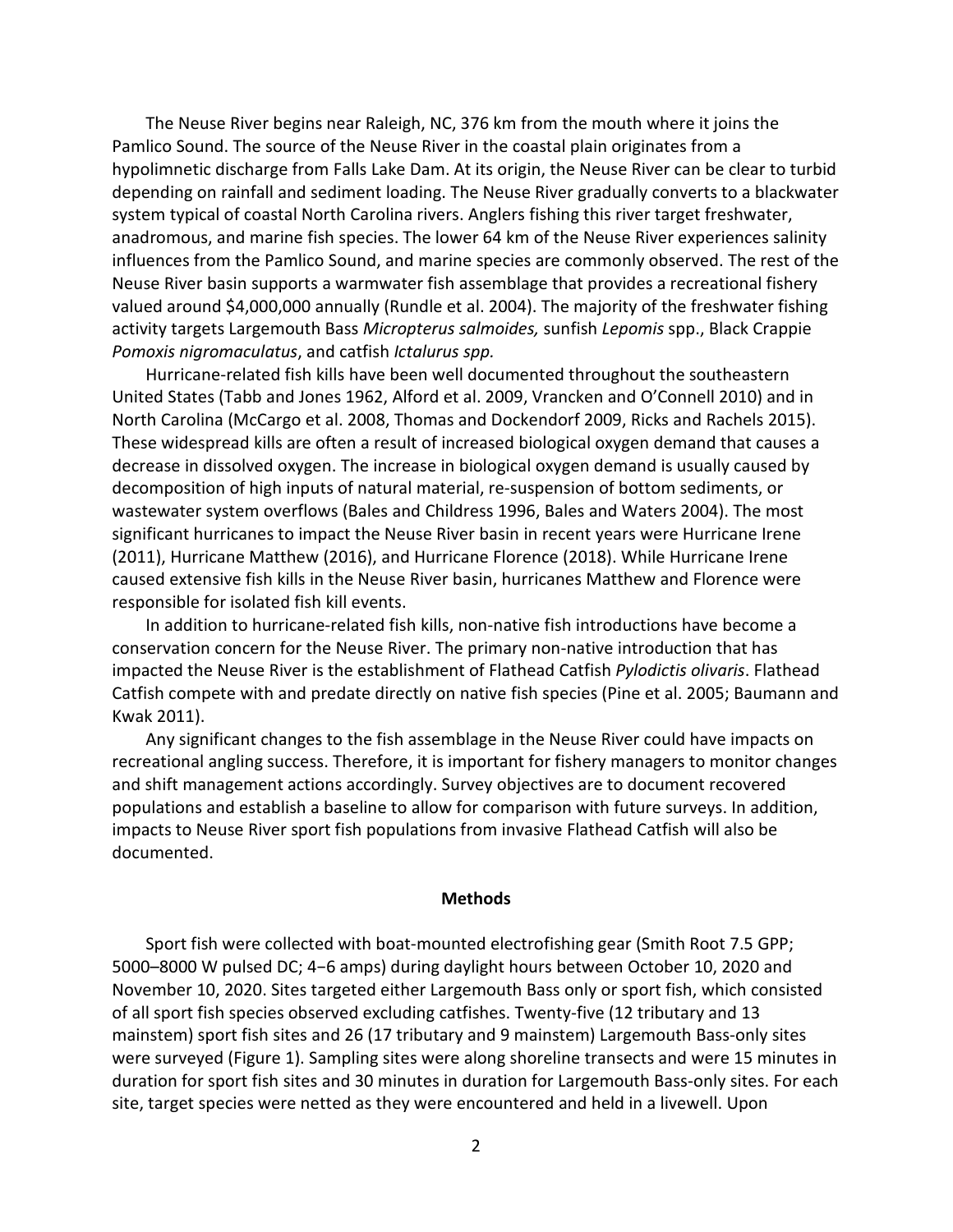completion of the site, all fish collected were enumerated, measured for total length (TL, mm), and weighed (g). Up to 10 Largemouth Bass per 25-mm length increment were sacrificed for sagittal otolith extraction and age determination. Otolith annular rings were first enumerated in whole view under a dissecting microscope. Otoliths determined to be age 3 or older were divided in half, sanded, and polished. Otolith annular rings were then enumerated using fiberoptic light directed across the polished section of the otolith (Hoyer et al. 1985; Buckmeier and Howells 2011). Each otolith was read by two readers. Any discrepancies between the two readers were resolved with a third read in concert.

Relative abundance of Largemouth Bass, Bluegill *L. macrochirus,* and Redear Sunfish *L. microlophus* was expressed as the number of fish collected per electrofishing hour and was indexed as catch-per-unit-effort (CPUE; fish/h). Largemouth Bass CPUE was reported for combined Largemouth Bass-only sites and sport fish sites. Relative abundance was reported for multiple length categories. Length categories were defined for Largemouth Bass as stock-length (200−299 mm), quality-length (300−379 mm), preferred-length (380−509 mm) and memorablelength (510−629 mm). Bluegill length categories were defined as stock-length (80−149 mm), quality-length (150−199 mm), preferred-length (200−249 mm) and memorable-length (250−300 mm). Redear Sunfish length categories were defined as stock-length (100−179 mm), qualitylength (180−299 mm), preferred-length (230−279 mm) and memorable-length (280−329 mm). Size structures of the Largemouth Bass, Bluegill, and Redear Sunfish populations were evaluated with length frequency histograms as well as proportional size distribution (PSD; Anderson and Newman 1996; Guy et al. 2007). Largemouth Bass, Bluegill, and Redear Sunfish condition factors were assessed with the relative weight index (*Wr*) developed by Wege and Anderson (1978). For Largemouth Bass, mean length-at-age was calculated after applying a length-at-age key to the entire sample. The Poisson GLM mortality estimator was used to calculate total instantaneous mortality using the peak plus 1 observed year class abundance (*Z*; Nelson 2019).

#### **Results**

A total of 403 Largemouth Bass was collected from the Neuse River; 276 Largemouth Bass were stock-length or greater (Table 1). Relative abundance was highly variable between transects (range 0–56 fish/h), and mean CPUE was 18.42 fish/h (SE = 2.22). Substock-length and stock-length Largemouth Bass were most abundant (overall CPUE 11.9 fish/h) and constituted 60% of the sample (Figure 2). Largemouth Bass lengths ranged from 66 mm to 597 mm, and 23% were at or above the minimum length limit (356 mm; Figure 3). Mean length for Largemouth Bass was 266 mm (SE = 6.1). PSD for Largemouth Bass was 57%. PSD<sub>Q-P</sub> and PSD<sub>P-M</sub> were similar at 28% and 24% while  $PSD<sub>s-Q</sub>$  was higher (43%; Figure 4). Mean relative weight for Largemouth Bass was 98 (SE = 0.6) and was similar across all length categories (Stock-length *W<sup>r</sup>* = 94, SE = 0.7; Quality-length *Wr* = 98, SE = 1.0; Preferred-Length *Wr* = 100, SE = 1.0; Memorable-length *Wr = 98, SE = 1.8*; Figure 5). Largemouth Bass ages ranged from 0 to 10 (Table 2). The most abundant ages were ages 0–2, which constituted 78% of the sample (Figure 6). The Poisson GLM mortality estimator yielded an instantaneous mortality rate (*Z)* of 0.47 (SE = 0.07), which corresponds to a 37% annual discrete mortality rate (*A*).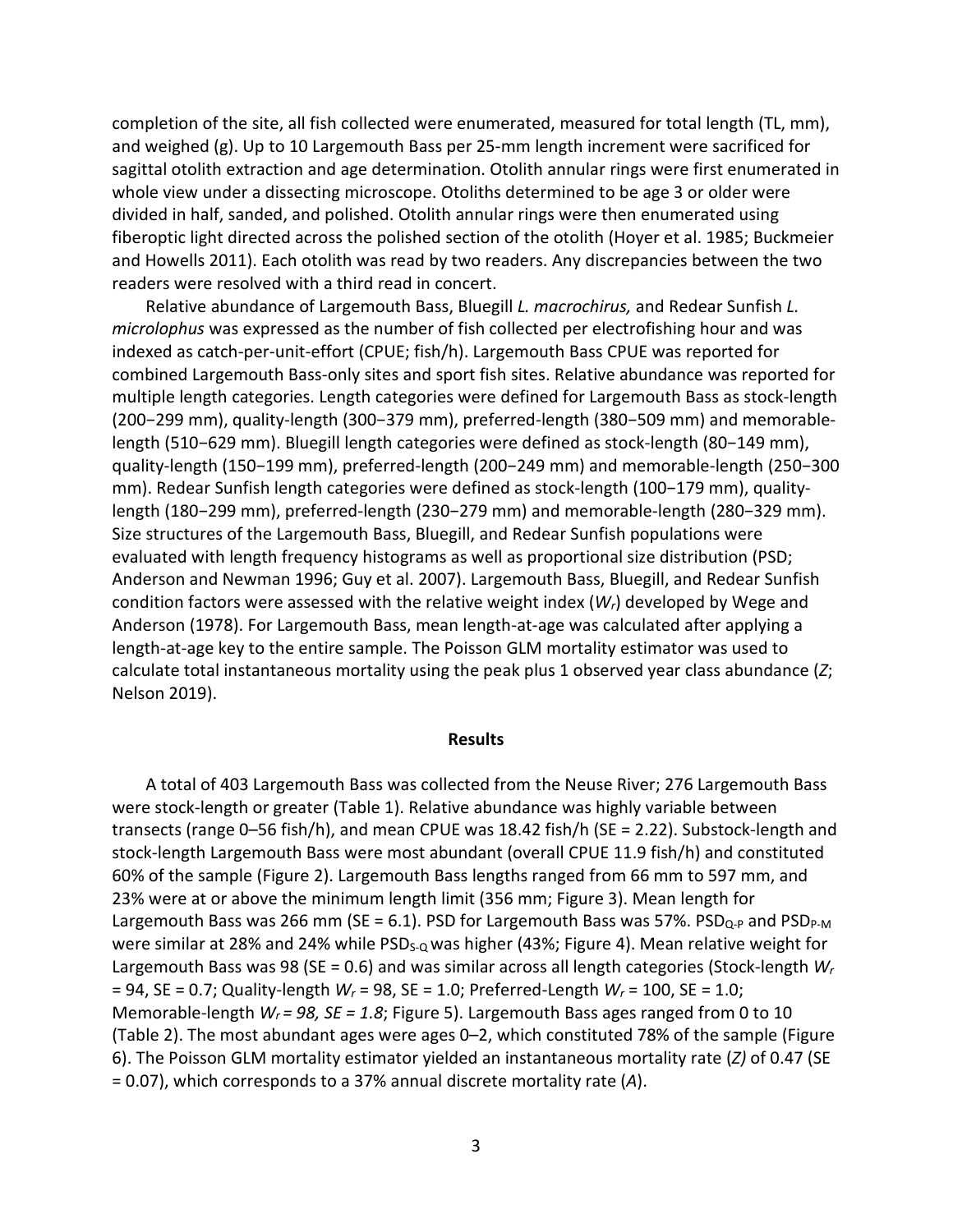A total of 423 Bluegill was collected from the Neuse River (Table 3). Relative abundance of Bluegill was highly variable between transects (ranged 0–302 fish/h). Mean CPUE was 61.7 fish/h (SE = 13.4) with quality-length being the highest in abundance (30.3 fish/h). Bluegill lengths ranged from 52 mm to 234 mm, and the majority of the sample (72%) was between 125 mm and 200 mm. Mean length for Bluegill was 152 mm (SE = 1.6). Bluegill PSD was 56%. PSD $_{5-Q}$ PSD<sub>Q-P</sub>, and PSD<sub>P-M</sub> were 44%, 49%, and 7%, respectively. Mean relative weight for Bluegill was 86.1 (SE = 0.6) and was similar from stock- to preferred-length (Stock *Wr* = 84, SE = 1.1; Quality *Wr* = 88, SE = 0.6; Preferred *Wr* = 88, SE = 1.4).

In the 2020 Neuse River sport fish sample, 159 Redear Sunfish were collected. Relative abundance of Redear Sunfish was variable between transects (range 0–75 fish/h) and mean CPUE was 23.5 fish/h (SE = 5.0). Redear Sunfish lengths ranged from 46 mm to 274 mm and displayed a peak at 175 mm. Mean length for Redear Sunfish was 187 mm (SE = 3.1). Redear Sunfish PSD was 61%. PSD<sub>S-Q</sub>, PSD<sub>Q-P</sub>, and PSD<sub>P-M</sub> were 39%, 47%, and 13%, respectively. Mean relative weight for Redear Sunfish was 89.6 (SE = 0.8).

Black Crappie (N = 16), Warmouth *L. gulosus* (N = 9), Redbreast Sunfish *L. auritus* (N = 8), Pumpkinseed *L. gibbosus* (N = 7), Chain Pickerel *Esox niger* (N = 4), and White Perch *Morone americana* (N = 1) were also collected in insufficient numbers to warrant further analysis.

#### **Discussion**

The high abundance of age-0, age-1, and age-2 Largemouth Bass in the Neuse River showed evidence of recent successful spawns. The abundance of Largemouth Bass age 3–10 showed little variation, ranging from 5.7 % to 0.5 %, which explains the low mortality rate reported. Condition factors suggested adequate forage availability. As the stock- and substocklength fish recruit into the fishery, the population will likely provide improved angling opportunities for harvestable Largemouth Bass. The decrease in abundance of Largemouth Bass from age 2 to age 3, was evidence of isolated fish kills associated with Hurricane Florence in 2018. Because fish kills were isolated, however, the low but persistent age-classes from age 3 to age 10 suggests Largemouth Bass were able to survive in unaffected areas.

Bluegill in the Neuse River appeared to be in abundances that indicated fish were reproducing in a manner expected for a healthy population. There were no signs of low recruitment in the length frequency, and fish reached preferred length. The lack of memorableand trophy-length Bluegill suggested growth rates were less than what is expected for healthy populations or that food availability was affecting growth rates. However, relative weights indicated that overall body condition was acceptable; therefore, food availability was likely not limited. Furthermore, surveys conducted since 2002 did not contain memorable- or trophylength fish in the Neuse River, so these results seem to be typical for Neuse River Bluegill. Collecting age data during future surveys should be considered to evaluate mortality for Bluegill in the Neuse River.

Redear Sunfish in the Neuse River were observed up to memorable length, although the low sample size merits caution when analyzing this data set. Future surveys should attempt to collect more Redear Sunfish to better describe the population.

Results from this survey indicate abundances of Redbreast Sunfish and Pumpkinseed have decreased in recent years. In 1994, Redbreast Sunfish were almost equal to Bluegill (Kornegay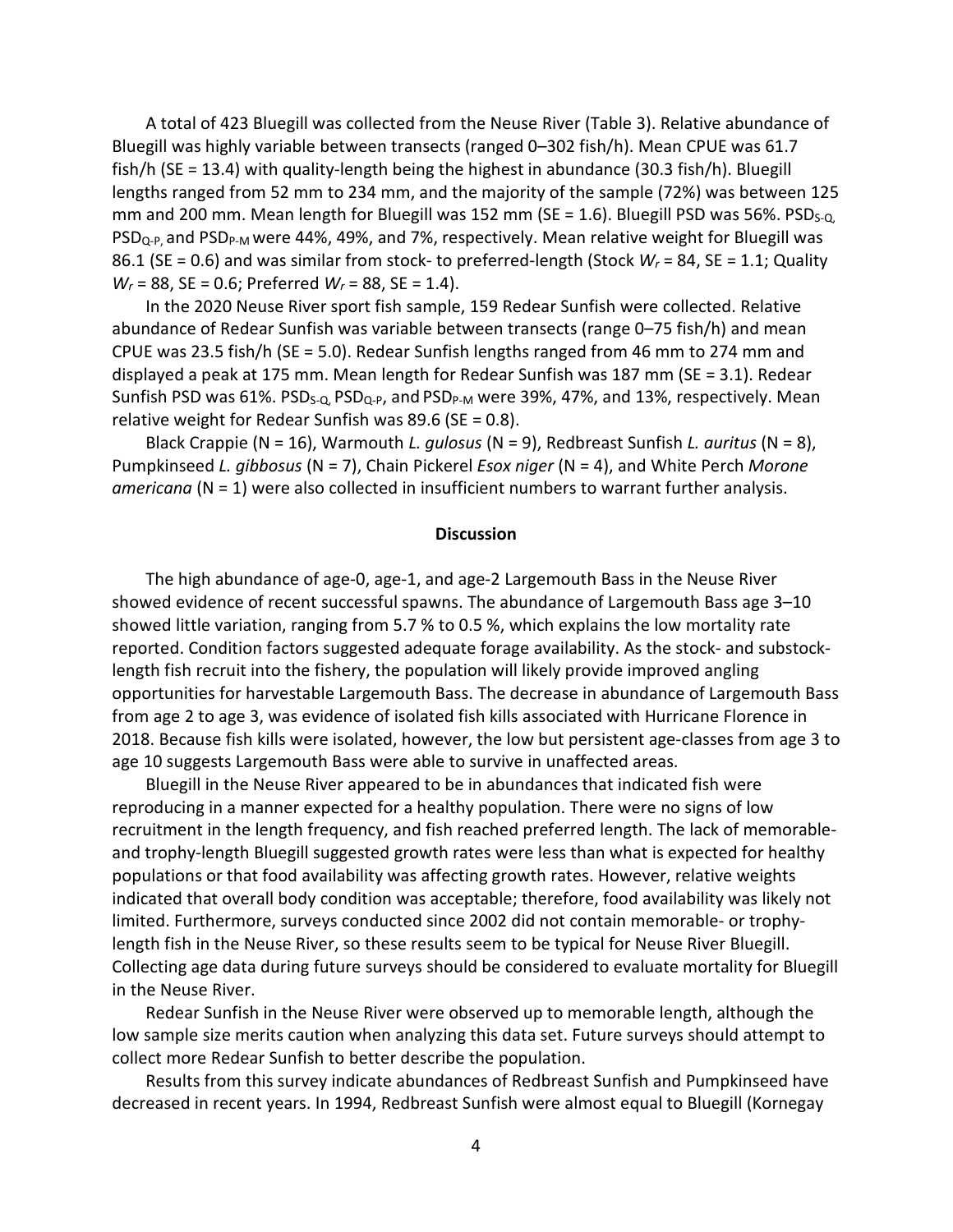et al. 1994), yet Redbreast Sunfish were much less abundant than Bluegill in 2020. In 2003, Pumpkinseed CPUE (68.4 fish/h; unpublished data) was 66 times higher than Pumpkinseed CPUE observed in 2020 (1.0 fish/h). These declines in abundance could likely be attributed to Flathead Catfish predation, as abundances of these two sunfish species have decreased since the establishment of Flathead Catfish in the Neuse River and introduced Flathead Catfish have been shown to impact native fish communities (Pine et al. 2005, Baumann and Kwak. 2011).

# **Management Recommendations**

- 1. Maintain current harvest limits. Largemouth Bass harvest in these rivers is regulated by a minimum size limit of 356 mm (14 in) with a creel limit of five fish per day, with 2 fish allowed under the minimum size limit. Sunfish harvest is regulated by a creel limit of 30 sunfish per day in combination with no more than 12 Redbreast Sunfish *L. auritus*.
- 2. Assess sportfish abundance and growth rates by surveying the Neuse River sportfish populations by 2025.
- 3. Promote these fisheries when opportunities are available via biological presentations at fishing club meetings, public forums, and website updates.
- 4. Consider collecting age data from sunfish during the next Neuse River sport fish survey.
- 5. Continue to employ the NCWRC Hurricane Response Plan.
- 6. Conduct a Neuse River Creel Survey. Creel data are more than 10 years old; current creel information would inform management decisions.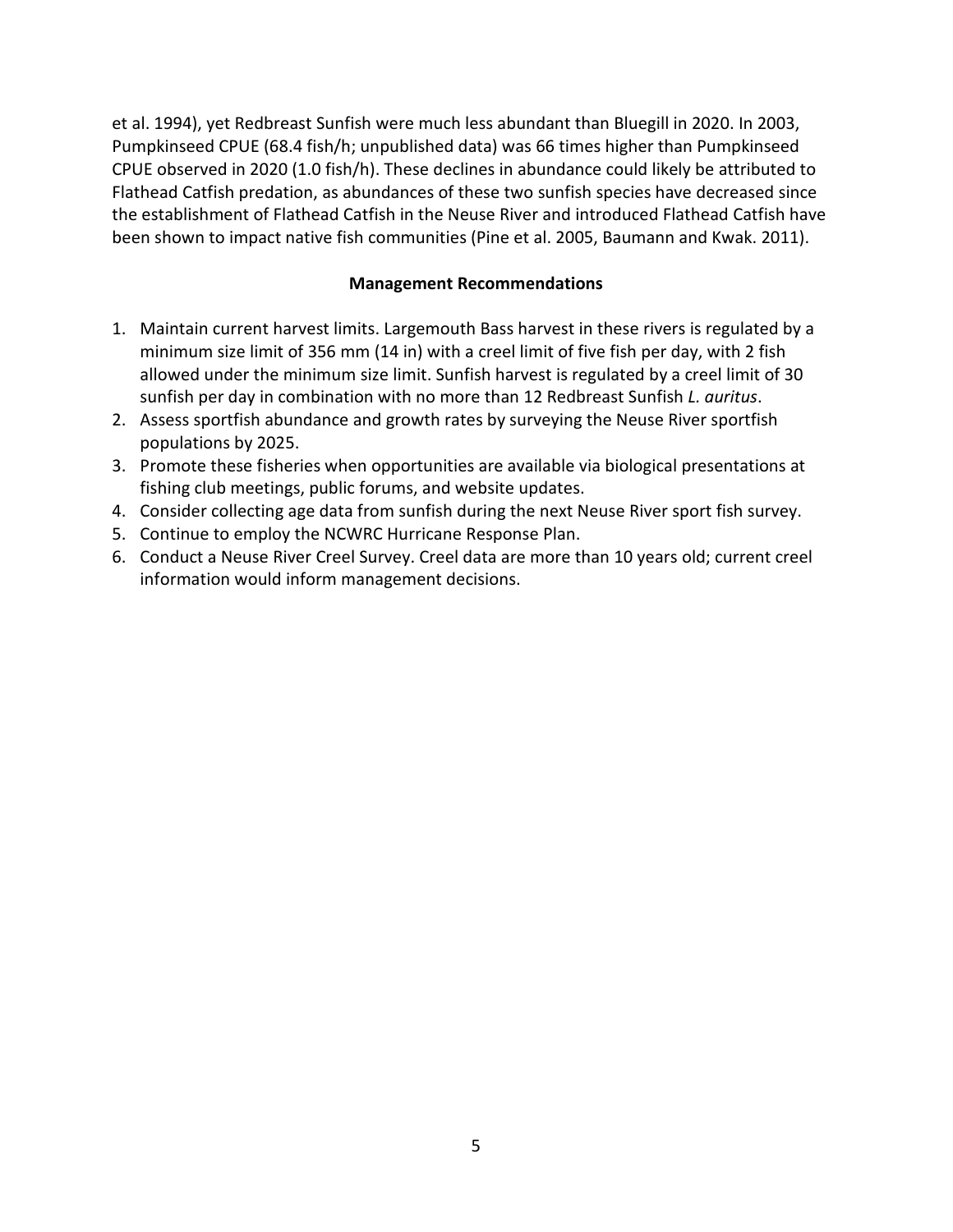# **Acknowledgments**

We thank Kevin Dockendorf, Jeremy McCargo, and Chad Thomas for their review of previous drafts which were valued and significantly improved the quality of this report.

## **References**

- Alford, J. B., D. M. O'Keefe, and D. C. Jackson. 2009. Effects of stocking adult Largemouth Bass to enhance fisheries recovery in Pascagoula River floodplain lakes impacted by Hurricane Katrina. Proceedings of the Annual Conference of the Southeast Association of Fish and Wildlife Agencies 63:104–110.
- Anderson, R. O., and R. M. Neumann. 1996. Length, weight, and associated structural indices. Pages 447-481 *in* B. R. Murphy and D. W. Willis, editors. Fisheries Techniques. 2<sup>nd</sup> Edition. American Fisheries Society, Bethesda, Maryland.
- Bales, J. D., and C. J. O. Childress. 1996. Aftermath of Hurricane Fran in North Carolina-Preliminary data on flooding and water quality. U.S. Geological Survey. Open File Report 96- 499.
- Bales, J. D., and D. A. Walters. 2004. Relations among floodplain water levels, instream dissolved-oxygen conditions, and streamflow in the lower Roanoke River, North Carolina, 1997–2001. U.S. Geological Survey. Water-Resources Investigations Report 03-4295.
- Baumann, J. R., and T. J. Kwak. 2011. Trophic relations of introduced Flathead Catfish in an Atlantic river. Transactions of the American Fisheries Society 140:1120–1134.
- Buckmeier, D. L., and R. G. Howells. 2011. Validation of otoliths for estimating ages of Largemouth Bass to 16 years. North American Journal of Fisheries Management 23:590–593.
- Guy, C. S., R. M. Neuman, D. W. Willis, and R. O. Anderson. 2007. Proportional size distribution (PSD): A further refinement of population size structure index terminology. Fisheries 32:348.
- Hoyer, M. V., J. V. Shireman, M. J. Maceina. 1985. Use of otoliths to determine age and growth of Largemouth Bass in Florida. Transactions of the American Fisheries Society 114:307–309.
- Kornegay, J. W., K. W. Ashley, and M. B. Wynne. 1994. A survey of sunfish populations in the coastal region of North Carolina. North Carolina Wildlife Resources Commission, Federal Aid in Sport Fish Restoration, Project F-22, Final Report, Raleigh.
- McCargo, J. W., K. J. Dockendorf, and C. D. Thomas. 2008. Fish assemblage response following a hurricane-induced fish kill in the lower Roanoke River, North Carolina. North Carolina Wildlife Resources Commission, Federal Aid in Sport Fish Restoration, Project F-22, Final Report, Raleigh.
- Nelson, G. A. 2019. Bias in common catch-curve methods applied to age frequency data from fish surveys. ICES Journal of Marine Science 76:2090–2101.
- Pine, W. E., III, T. J. Kwak, D. S. Waters, and J. A. Rice. 2005. Diet selectivity of introduced Flathead Catfish in coastal rivers. Transactions of the American Fisheries Society 134:901–909.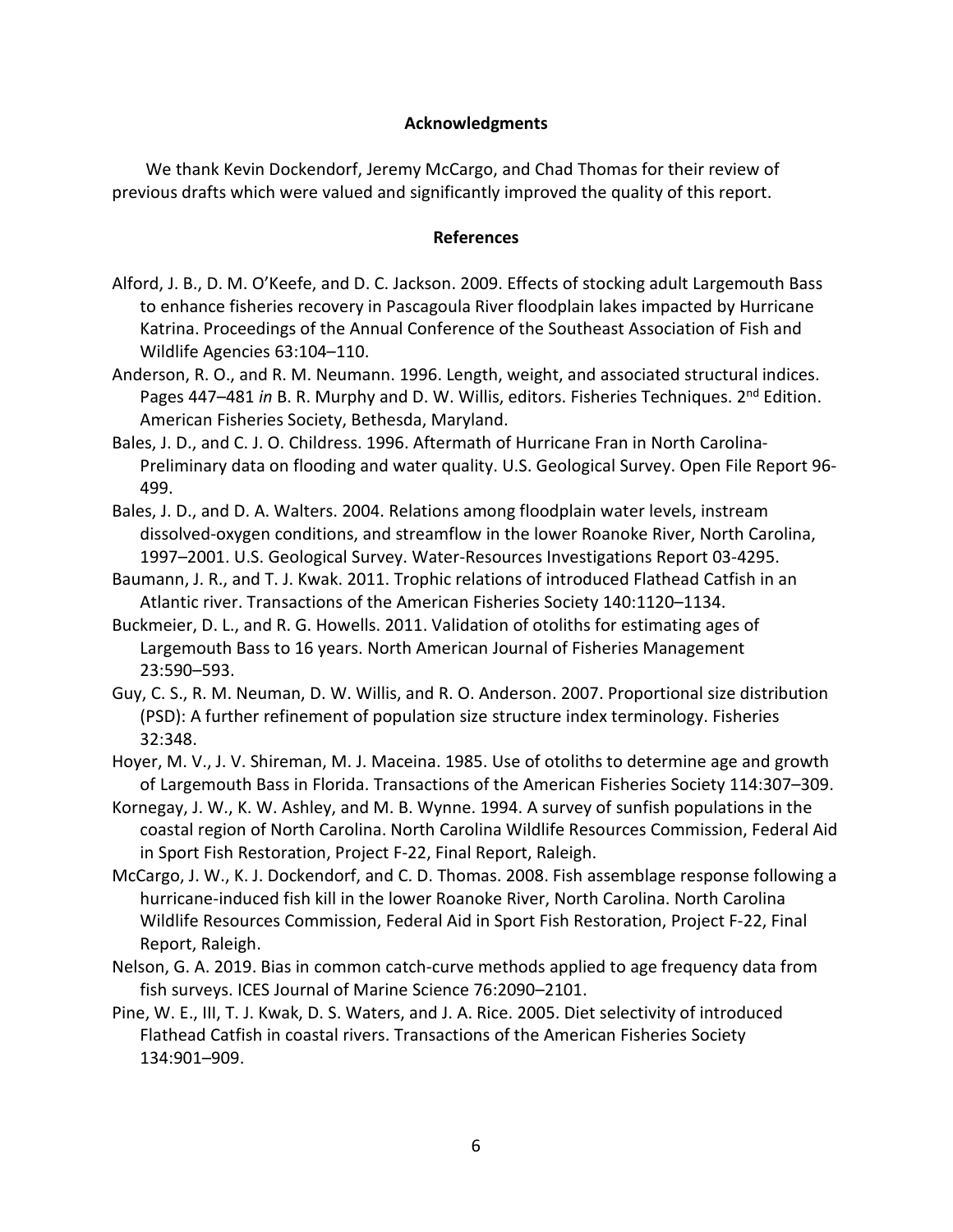- Ricks, B. R., and K. T. Rachels. 2015. Sportfish survey of coastal rivers in the Pamlico Sound Drainage, North Carolina. North Carolina Wildlife Resources Commission, Federal Aid in Sport Fish Restoration, Project F-108, Final Report, Raleigh.
- Rundle, K. R., C. T. Waters, and R. D. Barwick. 2004. Neuse River basin sport fishery creel survey, 2002-2003. North Carolina Wildlife Resources Commission, Federal Aid in Sport Fish Restoration, Project F-22, Final Report, Raleigh.
- Tabb, D. C., and A. C. Jones. 1962. Effect of Hurricane Donna on aquatic fauna of North Florida Bay. Transactions of the American Fisheries Society 91:375–378.
- Thomas, C. D., and K. J. Dockendorf. 2009. Contribution of stocked Largemouth Bass following hurricane-induced fish kills in two North Carolina coastal rivers. North Carolina Wildlife Resources Commission, Federal Aid in Sport Fish Restoration, Project F-22, Final Report, Raleigh.
- Vrancken, J. V., and M. O'Connell. 2010. Effects of Hurricane Katrina on freshwater fish assemblages in a small coastal tributary of Lake Pontchartrain, Louisiana. Transactions of the American Fisheries Society 139:1723–1732.
- Wege, G. J., and R. O. Anderson. 1978. Relative weight (*Wr*): a new index of condition for Largemouth Bass. Pages 79–91 *in* G. Novinger and J. Dillard, editors. New approaches to the management of small impoundments. American Fisheries Society, North Central Division, Special Publication 5, Bethesda, Maryland.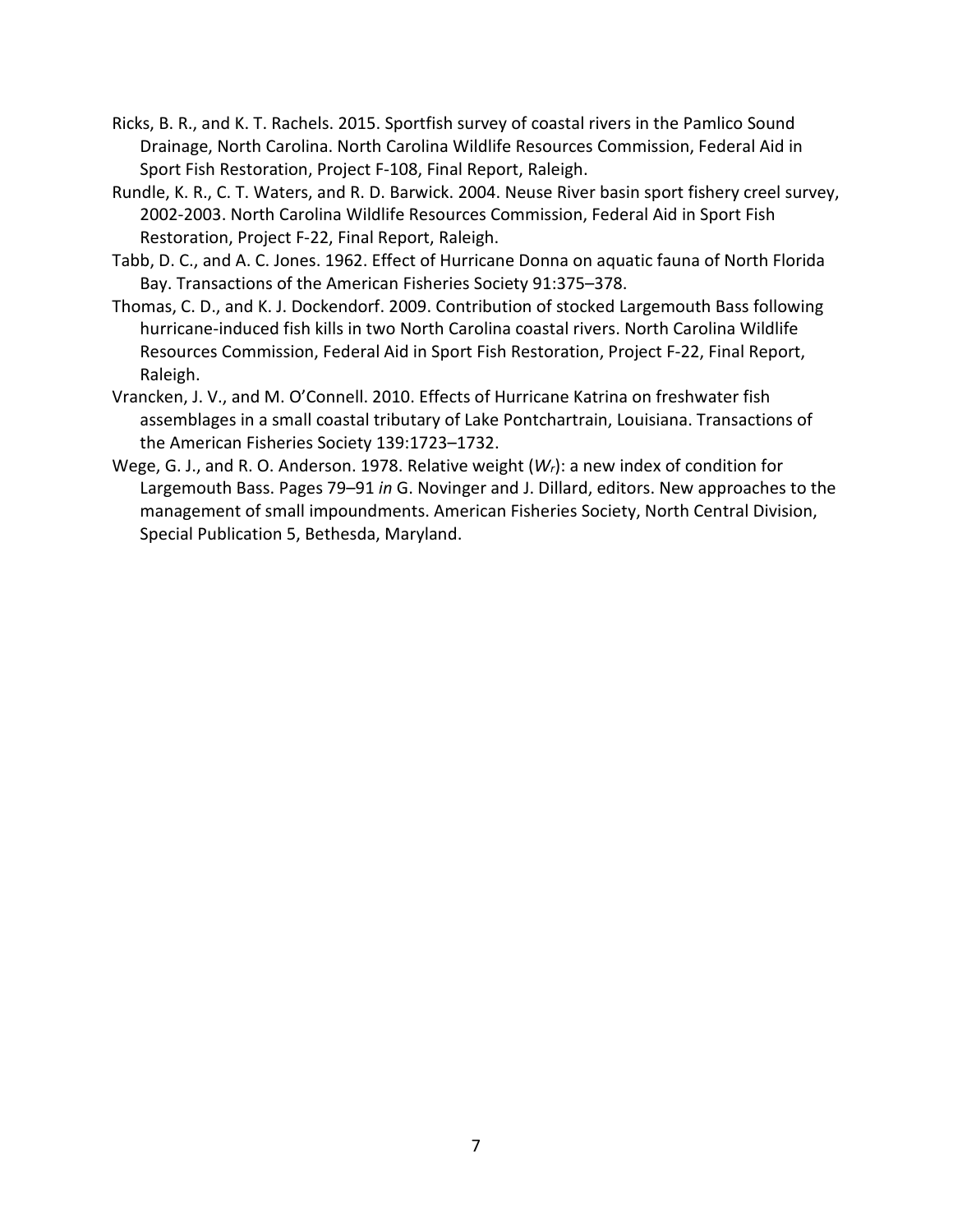|             |            | #               | Total   | Substock |             |      | Stock $\leq$ |             |     |             | PSD-Stock |      |    | PSD-Quality |      |      |    | PSD-Preferred |      | PSD-Memorable |    |             |     |      | Total |             |      |
|-------------|------------|-----------------|---------|----------|-------------|------|--------------|-------------|-----|-------------|-----------|------|----|-------------|------|------|----|---------------|------|---------------|----|-------------|-----|------|-------|-------------|------|
| Year        |            | Species Samples | Effort  | #        | <b>CPUE</b> | %    | #            | <b>CPUE</b> | #   | <b>CPUE</b> | %         | Wr   | #  | <b>CPUE</b> | %    | Wr   | #  | <b>CPUE</b>   | %    | Wr            | #  | <b>CPUE</b> | %   | Wr   | #     | <b>CPUE</b> | Wr   |
| 1997 Spring | LMB        | 5.              | 10.5    | 42       | 4.0         | 42.0 | 58           | 5.5         | 21  | 2.0         | 36.2      | 108  | 26 | 2.5         | 44.8 | 88   | 11 | 1.0           | 19.0 | 89            |    |             |     |      | 100   | 9.5         | 97   |
| 2002 Spring | LMB        | 3               | 4.5     | 75       | 16.7        | 58.1 | 54           | 12.0        | 24  | 5.3         | 44.4      | 101  | 18 | 4.0         | 33.3 | 93   | 12 | 2.7           | 22.2 | 94            |    |             |     |      | 129   | 28.7        | 97   |
| 2003 Spring | LMB        | 4               | 6       | 46       | 7.7         | 38.7 | 73           | 12.2        | 44  | 7.3         | 60.3      | 108  | 24 | 4.0         | 32.9 | 98   |    | 0.8           | 6.8  | 91            |    |             |     |      | 119   | 19.8        | 103  |
| 2003 Fall   | <b>LMB</b> | 13              | 4.5     | 53       | 11.8        | 55.2 | 43           | 9.6         | 18  | 4.0         | 41.9      | 93   | 16 | 3.6         | 37.2 | 98   | 9  | 2.0           | 20.9 | 93            |    |             |     |      | 96    | 21.3        | 95   |
| 2004 Spring | <b>LMB</b> | 15              | 5.1     | 38       | 7.5         | 45.2 | 46           | 9.0         | 28  | 5.5         | 60.9      | 98   | 10 | 2.0         | 21.7 | 95   |    | 1.4           | 15.2 | 93            |    | 0.2         | 2.2 | 94   | 84    | 16.5        | 97   |
| 2004 Fall   | LMB        | 13              | 3.1     | 38       | 12.3        | 41.8 | 53           | 17.1        | 25  | 8.1         | 47.2      | 93   | 21 | 6.8         | 39.6 | 94   |    | 2.3           | 13.2 | 97            |    |             |     |      | 91    | 29.4        | 94   |
| 2005 Spring | <b>LMB</b> | 10              | 7.9     | 19       | 2.4         | 27.5 | 50           | 6.3         | 27  | 3.4         | 54.0      | 97   | 13 | 1.6         | 26.0 | 93   | 9  | 1.1           | 18.0 | 89            |    | 0.1         | 2.0 | 115  | 69    | 8.7         | 95   |
| 2006 Spring | <b>LMB</b> | 10              | 9.4     | 54       | 5.7         | 22.3 | 188          | 20.0        | 91  | 9.7         | 48.4      | 97   | 62 | 6.6         | 33.0 | 95   | 32 | 3.4           | 17.0 | 94            | 3  | 0.3         | 1.6 | 92   | 242   | 25.7        | 96   |
| 2007 Spring | <b>LMB</b> | 10              | q       | 108      | 12.0        | 43.0 | 143          | 15.9        | 49  | 5.4         | 34.3      | 103  | 70 | 7.8         | 49.0 | 103  | 22 | 2.4           | 15.4 | 96            |    | 0.2         | 1.4 | 97   | 251   | 27.9        | 102  |
| 2008 Fall   | <b>LMB</b> | 14              | 13.5    | 186      | 13.8        | 46.7 | 212          | 15.7        | 100 | 7.4         | 47.2      | 92.1 | 70 | 5.2         | 33.0 | 97.2 | 41 | 3.0           | 19.3 | 93            |    | 0.1         | 0.5 | 83.6 | 398   | 29.5        | 93.8 |
| 2009 Fall   | <b>LMB</b> | 12              | 11.3    | 141      | 12.5        | 46.5 | 162          | 14.3        | 77  | 6.8         | 47.5      | 91   | 58 | 5.1         | 35.8 | 93   | 24 | 2.1           | 14.8 | 96            |    | 0.3         | 1.9 | 95   | 303   | 26.8        | 93   |
| 2010 Fall   | <b>LMB</b> | 12              | 11.2    | 225      | 20.1        | 49.6 | 229          | 20.4        | 108 | 9.6         | 47.2      | 95   | 74 | 6.6         | 32.3 | 101  | 46 | 4.1           | 20.1 | 101           | -1 | 0.1         | 0.4 | 96   | 454   | 40.5        | 98   |
| 2011 Fall   | <b>LMB</b> |                 | 4.1     |          | 0.2         | 9.1  | 10           | 2.4         | 3   | 0.7         | 30.0      | 88   | 4  | 1.0         | 40.0 | 101  | 3  | 0.7           | 30.0 | 106           |    |             |     |      | 11    | 2.7         | 99   |
| 2012 Spring | <b>LMB</b> | 8               | 5.7     | 15       | 2.6         | 30.6 | 34           | 6.0         | 6   | 1.1         | 17.6      | 102  | 17 | 3.0         | 50.0 | 104  | 10 | 1.8           | 29.4 | 101           |    | 0.2         | 2.9 | 100  | 49    | 8.6         | 103  |
| 2012 Fall   | <b>LMB</b> | 8               | 6.4     | 189      | 29.5        | 79.1 | 50           | 7.8         | 28  | 4.4         | 56.0      | 96   | 14 | 2.2         | 28.0 | 97   | 8  | 1.3           | 16.0 | 104           |    |             |     |      | 239   | 37.3        | 98   |
| 2014 Fall** | LMB        | 34              | 8.7     | 44       | 5.1         | 18.2 | 198          | 22.8        | 80  | 9.2         | 40.4      | 96   | 98 | 11.3        | 49.5 | 99   | 20 | 2.3           | 10.1 | 103           |    |             |     |      | 242   | 27.8        | 98   |
| 2016 Fall   | <b>LMB</b> | 6               | 1.8     | ٦        | 1.7         | 9.0  | 32           | 17.0        | 7   | 3.9         | 21.9      |      | 16 | 8.9         | 50.0 |      | 9  | 5.0           | 28.1 |               |    |             |     |      | 35    | 19.4        |      |
| 2020 Fall   | <b>LMB</b> | 51              | $19.4*$ | 127      | $5.9*$      | 33.9 | 276          | 14.0*       | 120 | $6.0*$      | 43.5      | 94   | 78 | $3.9*$      | 28.3 | 98   | 66 | $3.4*$        | 4.3  | 100           | 12 | $0.6*$      | 4.3 | 98   | 403   | $19.1*$     | 97   |
| Average     |            |                 |         |          | 9.7         | 38.7 |              | 12.6        |     | 5.5         | 43.3      | 97   |    | 4.8         | 36.9 | 97   |    | 2.2           | 17.8 | 96            |    | 0.2         | 1.9 | 97   |       | 22.4        | 97   |

TABLE 1. Neuse River Largemouth Bass sampling summary 1997–2020.

\* Effort was not recorded for one sample site due to a malfunction. Fish collected in this site were omitted from CPUE calculations.

\*\* Prior to 2014 if sites on the Trent River were included in Neuse River reporting. After 2014 Trent River sites were summarized independently when sampled.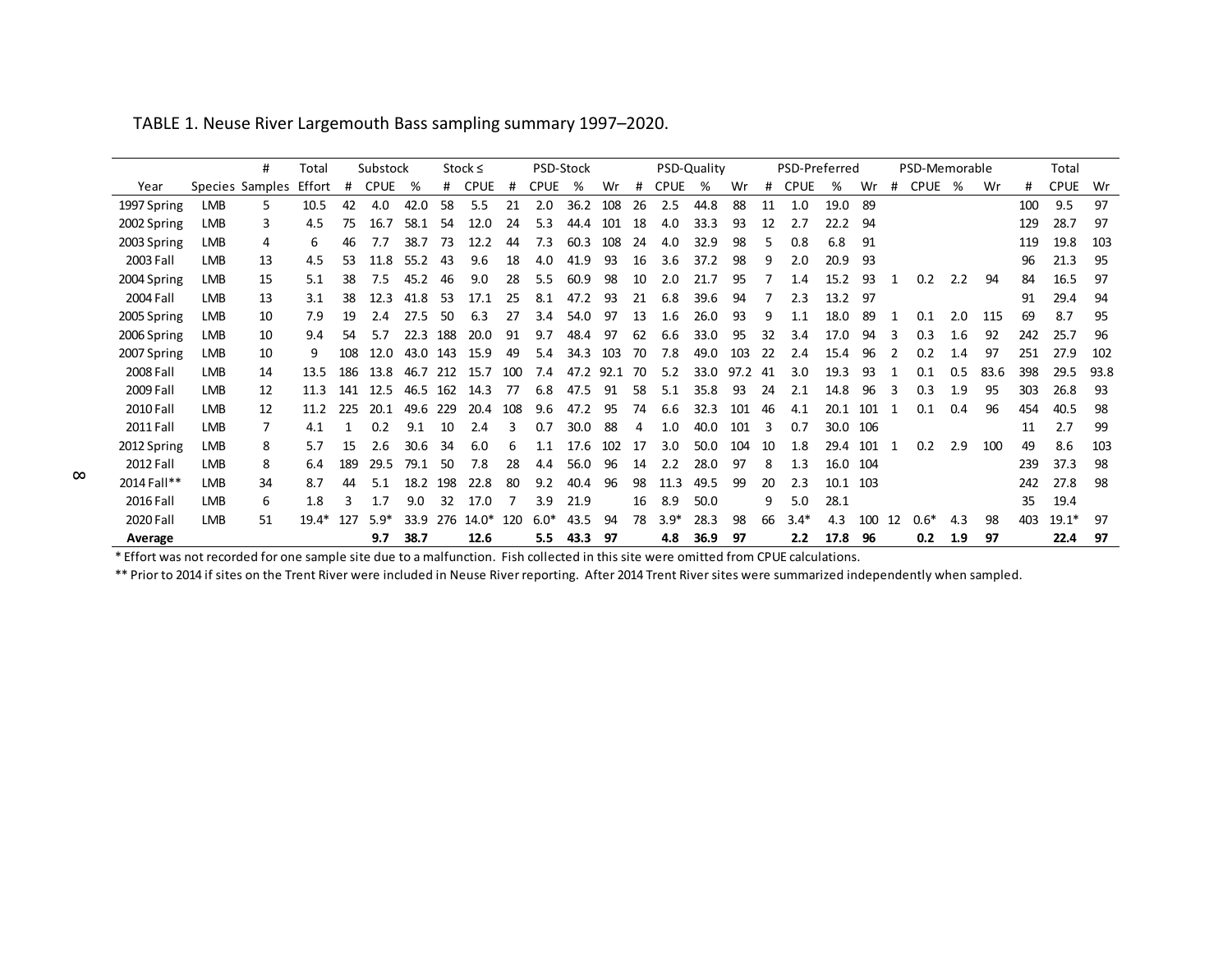| Age | Year Class Number Percent Mean TL |     |      |     | <b>SE</b> |
|-----|-----------------------------------|-----|------|-----|-----------|
| 0   | 2020                              | 116 | 28.8 | 120 | 3.0       |
| 1   | 2019                              | 110 | 27.3 | 241 | 3.1       |
| 2   | 2018                              | 87  | 21.6 | 315 | 3.5       |
| 3   | 2017                              | 17  | 4.2  | 376 | 7.1       |
| 4   | 2016                              | 23  | 5.7  | 414 | 6.5       |
| 5   | 2015                              | 17  | 4.2  | 427 | 10.4      |
| 6   | 2014                              | 4   | 1.0  | 482 | 7.6       |
| 7   | 2013                              | 11  | 2.7  | 479 | 13.7      |
| 8   | 2012                              | 13  | 3.2  | 491 | 16.4      |
| 9   | 2011                              | 2   | 0.5  | 525 | 48.5      |
| 10  | 2010                              | 3   | 0.7  | 524 | 43.7      |

TABLE 2. Largemouth Bass age, year class, number observed, percent composition, mean length at age, and standard error for mean length at age for the 2020 Neuse River sport fish survey.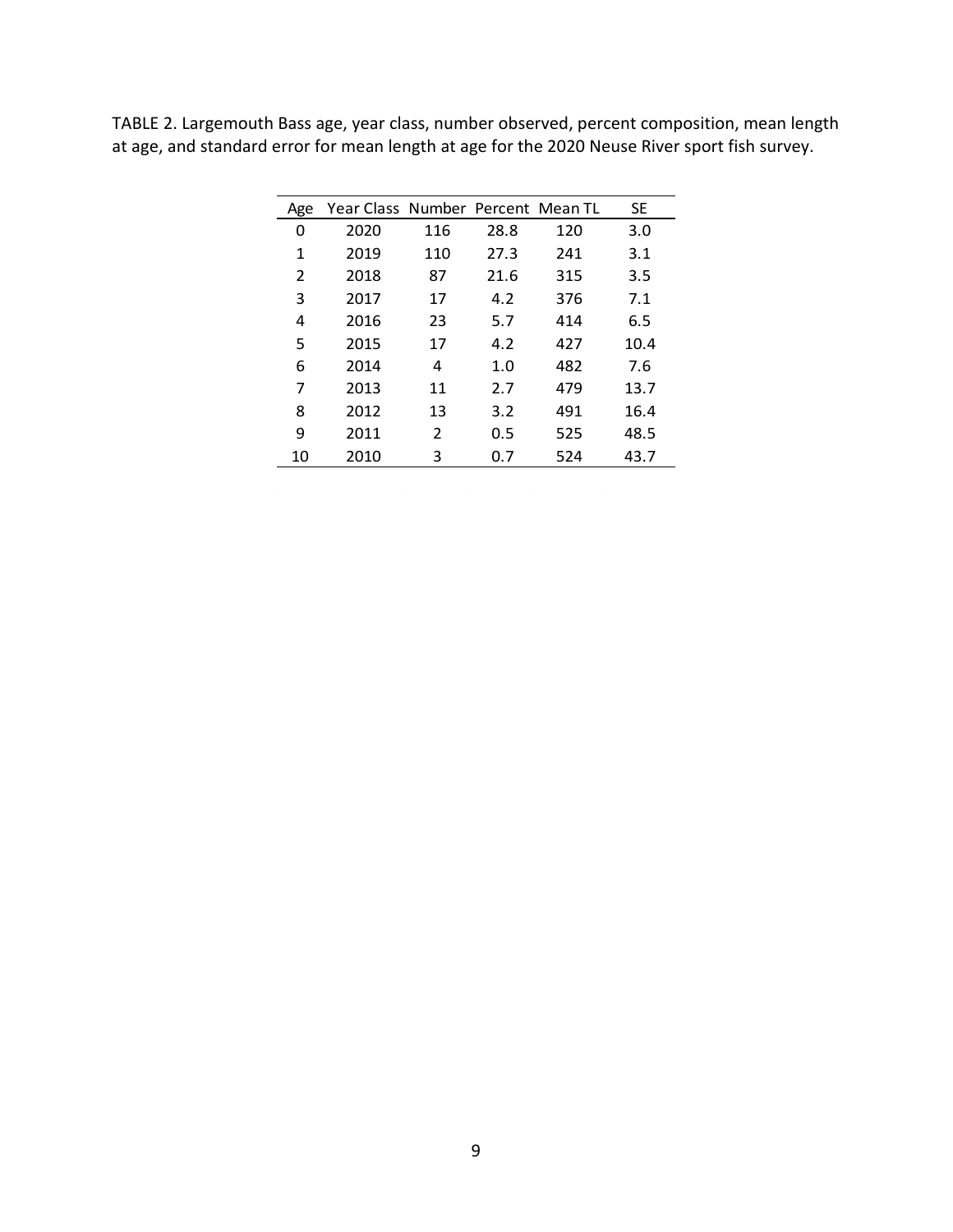|                  |                | #       | Total  |     | Substock    |      | Stock $\leq$ |       | PSD-Stock |             |      |     | PSD-Quality |      |      |     |               | PSD-Preferred  |      |     |     | Total       |     |  |
|------------------|----------------|---------|--------|-----|-------------|------|--------------|-------|-----------|-------------|------|-----|-------------|------|------|-----|---------------|----------------|------|-----|-----|-------------|-----|--|
| Year             | <b>Species</b> | Samples | Effort | #   | <b>CPUE</b> | %    | #            | CPUE  | #         | <b>CPUE</b> | ℅    | Wr  | #           | CPUE | %    | Wr  | #             | <b>CPUE</b>    | %    | Wr  |     | <b>CPUE</b> | Wr  |  |
| 2002 Spring      | <b>BG</b>      | 3       | 4.5    | 43  | 9.6         | 24.2 | 135          | 30.0  | 81        | 18          | 60   | 92  | 45          | 10   | 33.3 | 89  | 9             | $\overline{2}$ | 6.4  | 93  | 178 | 39.6        | 91  |  |
| 2003 Fall        | BG             | 13      | 4.3    | 73  | 17          | 20   | 288          | 67.0  | 203       | 47.2        | 70.5 | 91  | 63          | 14.7 | 21.9 | 91  | 22            | 5.1            | 7.6  | 89  | 362 | 84.0        | 91  |  |
| 2004 Spring      | BG             | 14      | 4.2    | 33  | 7.9         | 14   | 196          | 46.7  | 157       | 37.4        | 80.1 | 95  | 32          | 7.6  | 16.3 | 95  |               | 1.7            | 3.6  | 99  | 229 | 54.5        | 95  |  |
| 2005 Spring      | BG             | 4       | 3.3    | 17  | 5.2         | 20.5 | 66           | 19.9  | 16        | 4.8         | 24.2 | 92  | 45          | 13.6 | 98.2 | 93  | 5             | 1.5            | 7.6  | 88  | 83  | 25.2        | 92  |  |
| 2006 Spring      | BG             | 3       | 2.99   | 28  | 9.4         | 16.1 | 146          | 48.8  | 103       | 34.4        | 70.5 | 86  | 37          | 12.4 | 25.3 | 86  | 6             | 2              | 4.1  | 94  |     | 174 58.2    | 87  |  |
| 2007 Spring      | BG             | 3       | 3.7    | 197 | 53.2        | 44.7 | 244          | 65.9  | 168       | 45.4        | 68.9 | 100 | 57          | 15.4 | 23.4 | 98  | 19            | 5.1            | 7.8  | 96  | 441 | 119         | 99  |  |
| 2008 Fall        | BG             | 3       | 3.7    | 64  | 17.3        | 19   | 273          | 73.9  | 257       | 69.5        | 94.1 | 90  | 15          | 4.1  | 5.5  | 74  |               | 0.3            | 0.4  | 103 | 337 | 91.9        | 89  |  |
| 2009 Fall        | BG             | 3       | 3.4    | 300 | 88.2        | 57.3 | 224          | 65.9  | 211       | 62.1        | 94.2 | 88  | 13          | 3.8  | 5.8  | 84  |               |                |      |     | 524 | 154         | 88  |  |
| <b>2010 Fall</b> | <b>BG</b>      | 3       | 3.3    | 75  | 22.7        | 33.6 | 148          | 44.9  | 128       | 38.8        | 86.5 | 95  | 18          | 5.5  | 12.2 | 93  | 2             | 0.6            | 1.4  | 91  | 223 | 67.6        | 94  |  |
| 2011 Fall        | BG             | 3       | 1.9    | 3   | 1.6         | 8.1  | 34           | 17.9  | 27        | 14.2        | 79.4 | 101 | 5           | 2.6  | 14.7 | 88  | $\mathcal{P}$ | 1.1            | 5.9  | 80  | 37  | 19.5        | 98  |  |
| 2012 Spring      | BG             | 2       | 1.7    | 59  | 34.7        | 32.4 | 123          | 72.3  | 91        | 53.5        | 74   | 98  | 25          | 14.7 | 20.3 | 105 |               | 4.1            | 5.7  | 109 | 182 | 107         | 100 |  |
| <b>2012 Fall</b> | BG             | 3       | 2.7    | 23  | 8.5         | 7.4  | 286          | 105.9 | 240       | 88.9        | 83.9 | 89  | 46          | 17.0 | 16.1 | 89  |               |                |      |     | 309 | 114         | 89  |  |
| 2014 Fall**      | BG             | 19      | 4.9    |     |             |      | 163          | 33.2  | 69        | 14.1        | 42.3 | 84  | 85          | 17.3 | 52.1 | 91  | 9             | 1.8            | 5.5  | 95  | 163 | 33.3        | 88  |  |
| 2016 Fall        | BG             | 6       | 1.8    |     |             |      | 29           | 16.1  | 12        | 6.7         | 41.4 |     | 11          | 6.1  | 37.9 |     | 6             | 3.3            | 20.7 |     | 29  | 16.1        |     |  |
| <b>2020 Fall</b> | BG             | 25      | 6.7    | 8   | 1.2         | 1.9  | 415          | 61.9  | 181       | 27.0        | 43.6 | 84  | 203         | 30.3 | 48.9 | 88  | 31            | 4.6            | 7.5  | 88  | 423 | 63.1        | -86 |  |
| Average          |                |         |        |     | 21.3        | 23   |              | 51.4  |           | 37.5        | 67.6 | 92  |             | 11.7 | 28.8 | 90  |               | 2.6            | 6.5  | 94  |     | 69.9        | 92  |  |

TABLE 3. Neuse River Bluegill sampling survey summary 2002–2020.

\*\* Prior to 2014 if sites on the Trent River were included in Neuse River reporting. After 2014 Trent River sites were summarized independently when sampled.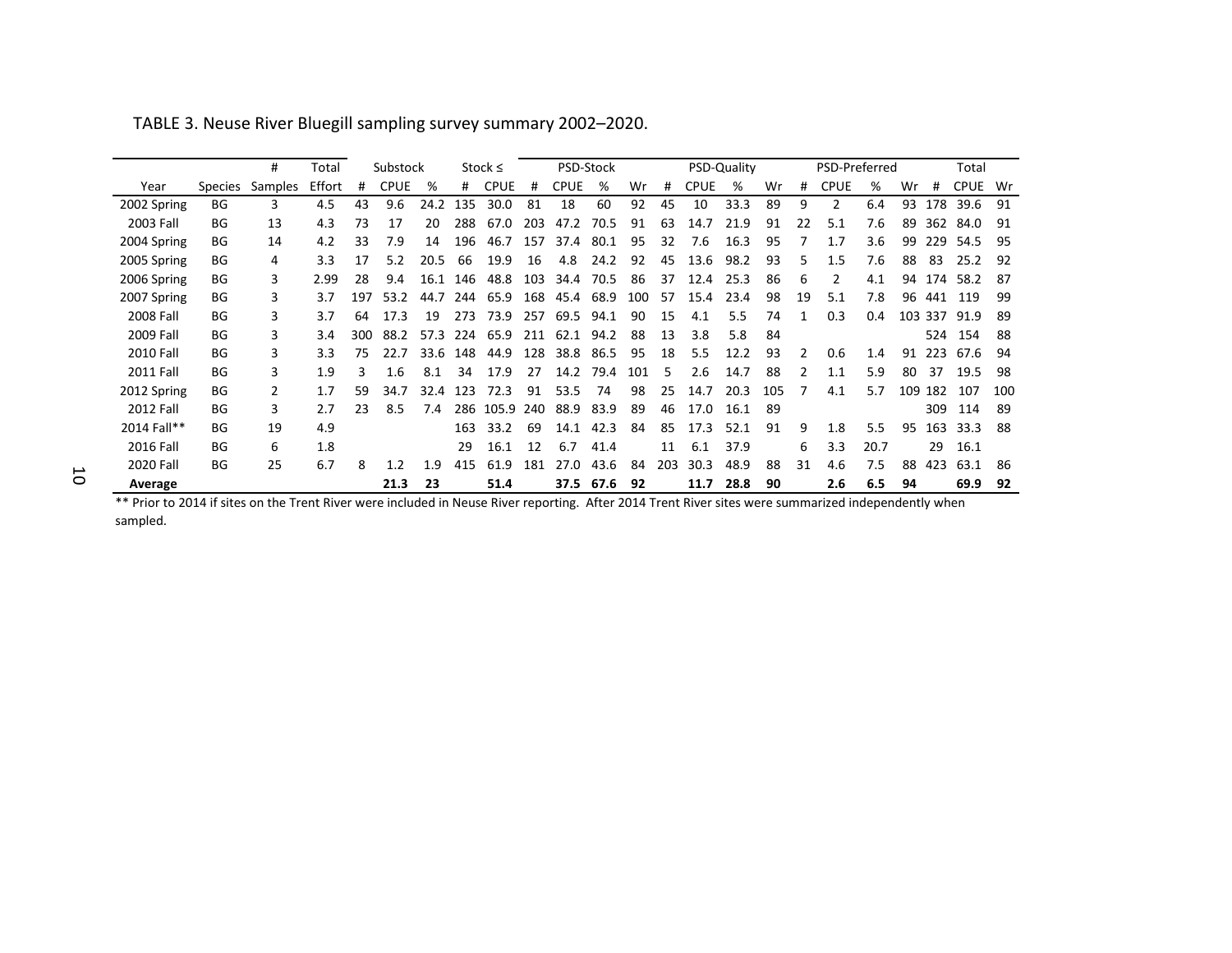

FIGURE 1. Boat electrofishing sites for the 2020 Neuse River sport fish survey.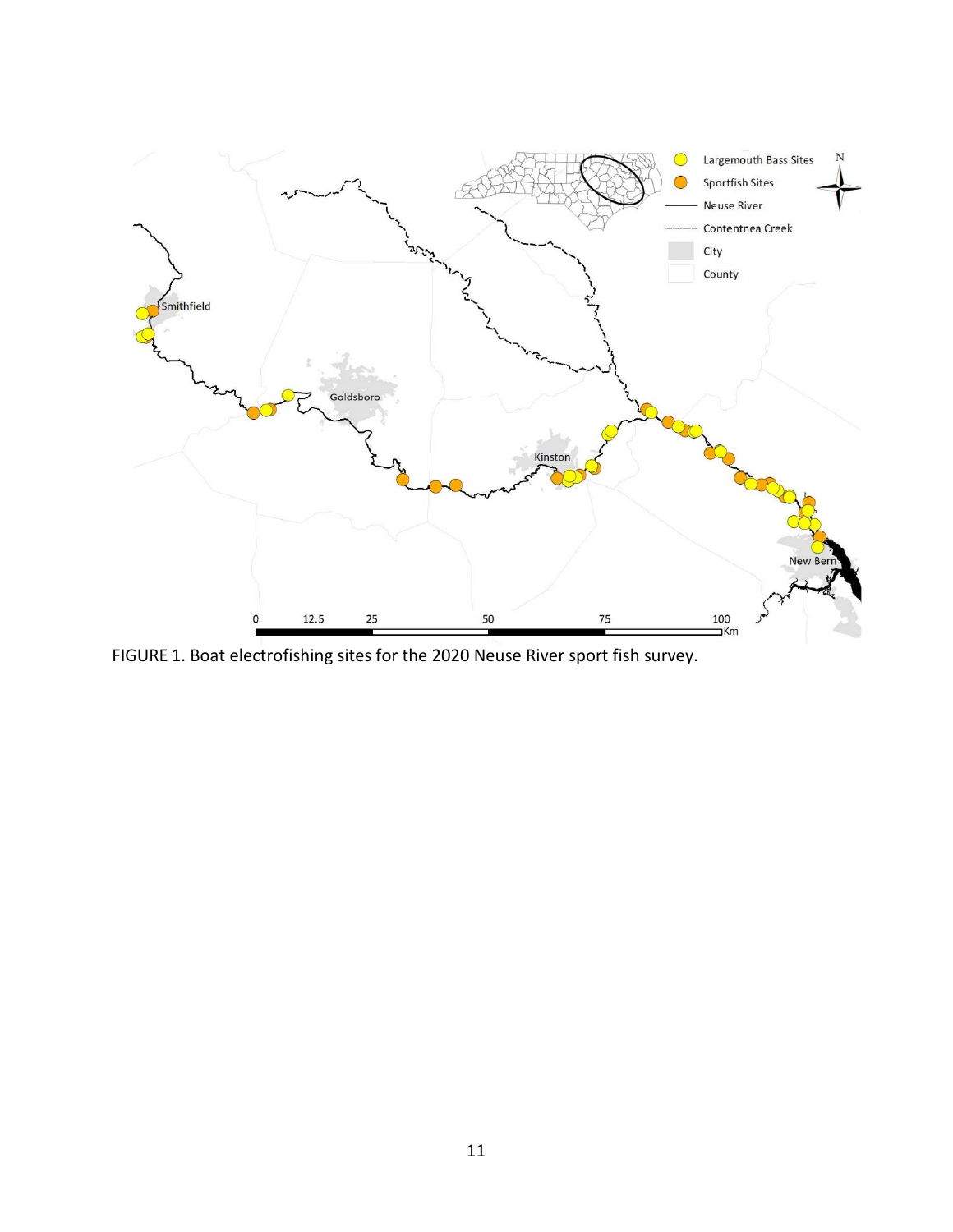

FIGURE 2. Total catch per unit effort (CPUE) for Largemouth Bass, Bluegill, and Redear Sunfish by PSD increments collected during the 2020 central coastal rivers sport fish survey.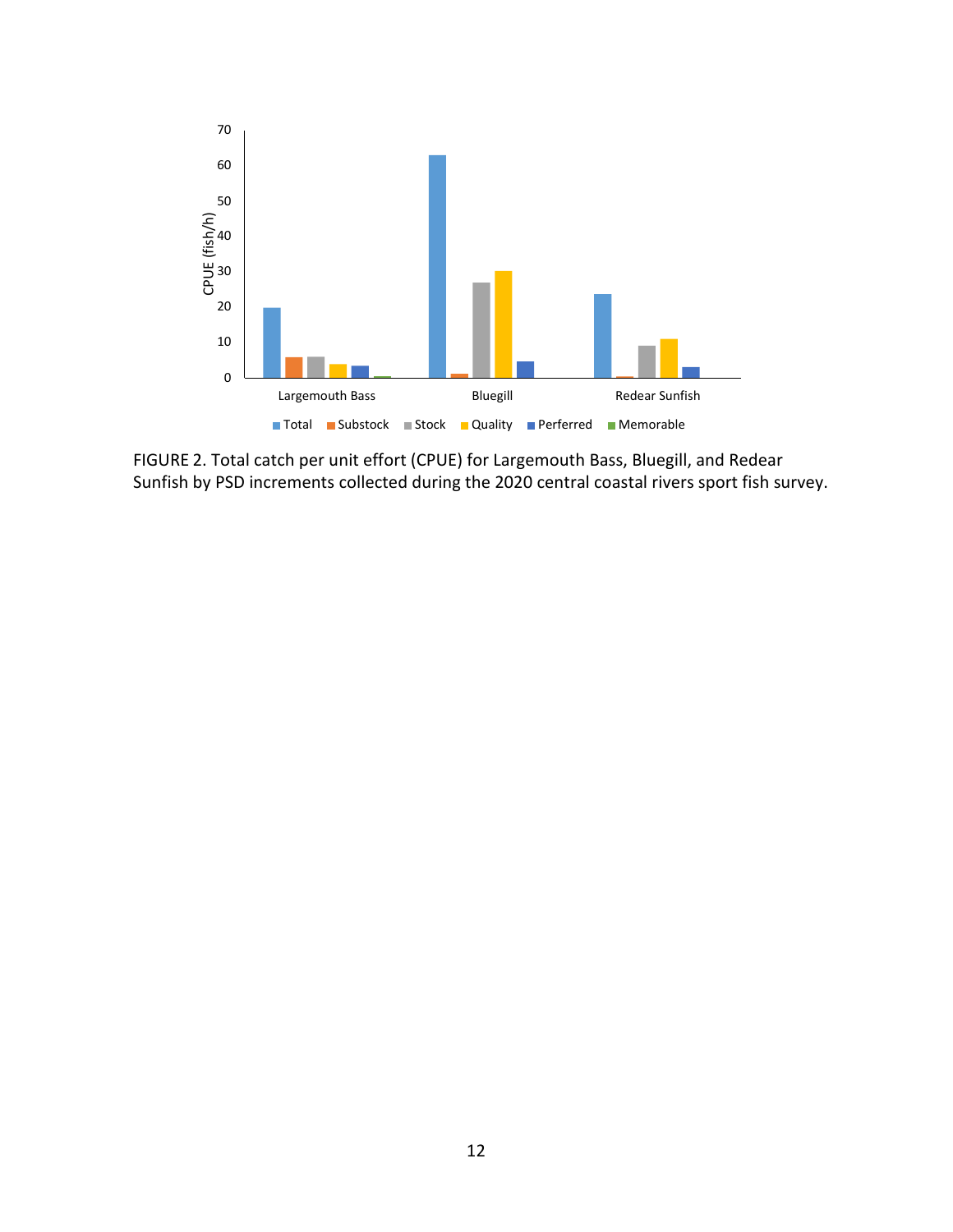

FIGURE 3. Length distribution for Largemouth Bass, Bluegill, and Redear Sunfish collected via electrofishing in the Neuse River, 2020.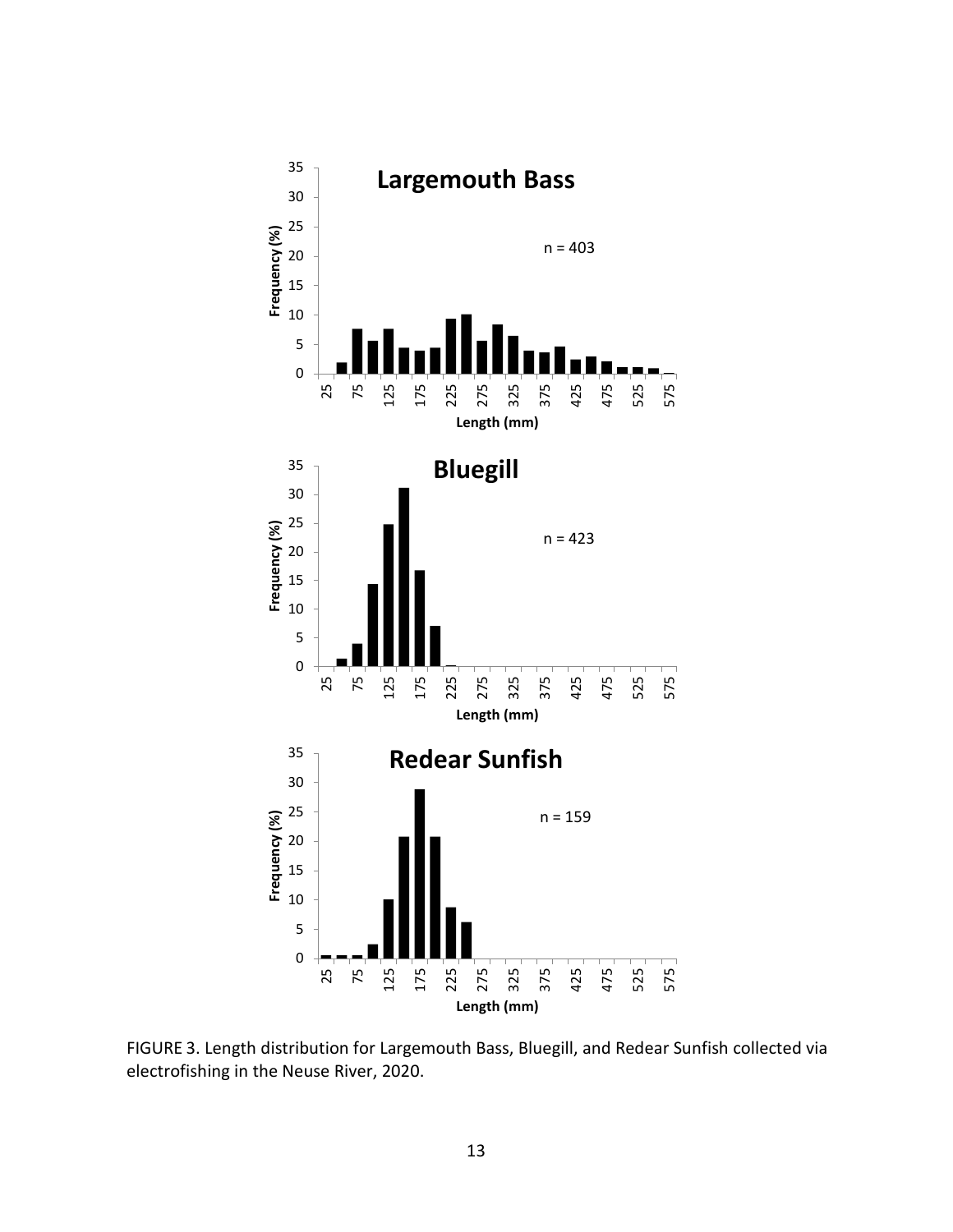

FIGURE 4. PSD values for Largemouth Bass, Bluegill, and Redear Sunfish collected via electrofishing in the Neuse River, 2020.



FIGURE 5. Mean relative weight by PSD length category for Largemouth Bass, Bluegill, and Redear Sunfish. Error bars represent one standard error. The dotted line at *Wr* = 100 denotes the 75<sup>th</sup> percentile of weights at given length categories for each species across its entire range.